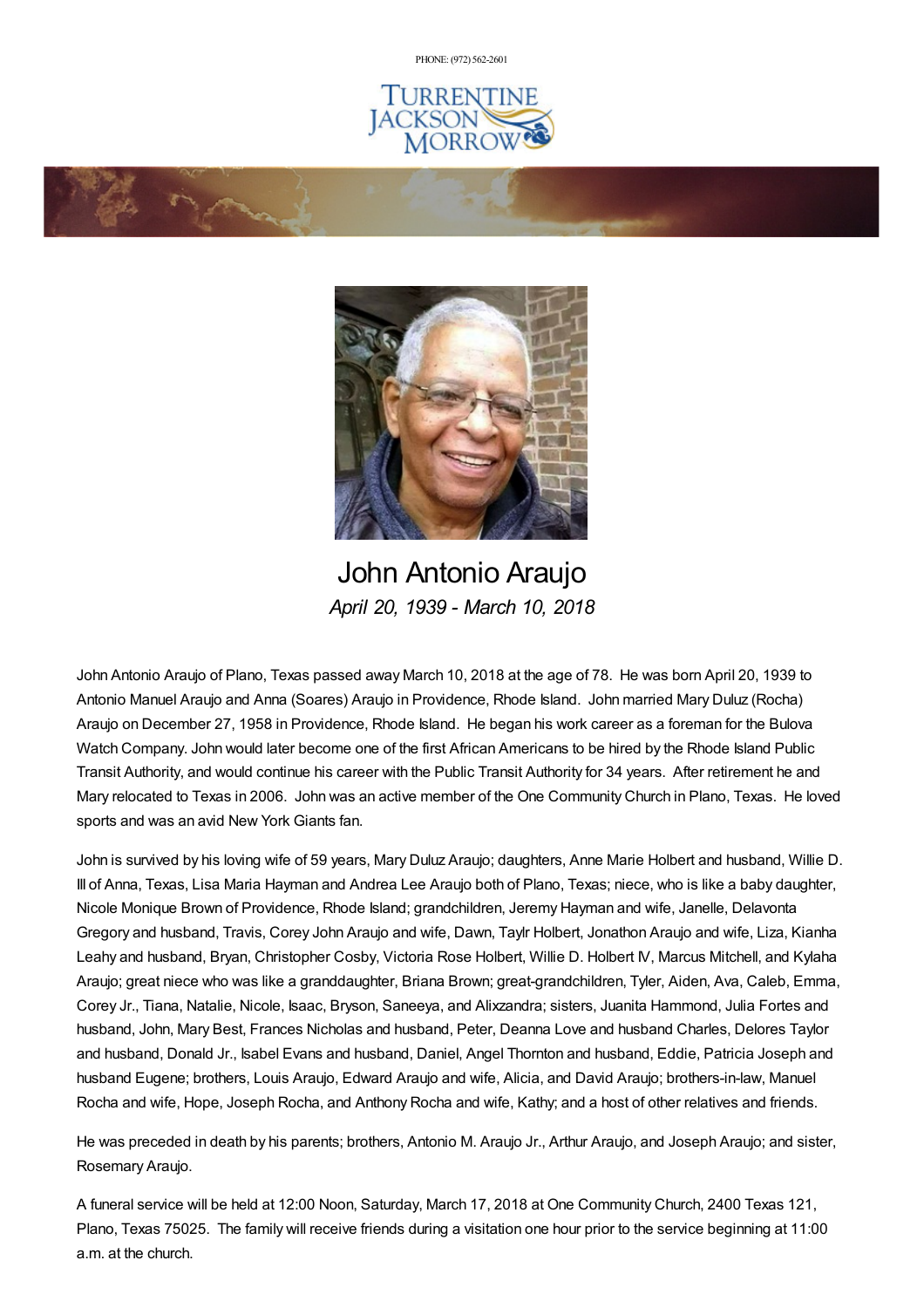Prior to interment, a service will be held at 10:00 a.m., Saturday, March 24, 2018 at Providence Assembly of God, 353 Elmwood Ave., Providence, Rhode Island 02907. Interment is to follow at Gate of Heaven Cemetery, 550 Wampanoag Trail. Riverside, Rhode Island 02915.

## **Memorials**

*Mary and family, I am so saddened to hear of John's passing, you and your family are in my prayers and thoughts. Carlene Brown and family, Providence, Rhode Island*

**CARLENE BROWN , MARCH 27, 2018**

*Dear Mary, God will offer you peace as He holds you and your family up. He will carry you through this time of sorrow. May the love of God be with you and your family.*

**RUDY AND DORIS WILLIAMS, MARCH 21, 2018**

*John will be greatly missed. He was a good and Godly man. I was blessed to have known him. May God's peace be upon family and friends. You know he is rejoicing in the presence of the Lord.*

**TOM JONES, MARCH 17, 2018**

*Great man of God, you will be missed. My thoughts and prayers are with Aunt Mary and the family. Rest in Heaven Uncle John. Peace and Love Paul and April*

**EDWARD "PAULIE" GILBERT, MARCH 17, 2018**

*It was an honor getting to know your family and being your father's nurse. GOD BLESS IN YOUR TIME OF SORROW*

**BETTY J BRYANT, RN, COMPASSIONATEASSIONATE CARE HOSPICE, MARCH 17, 2018**